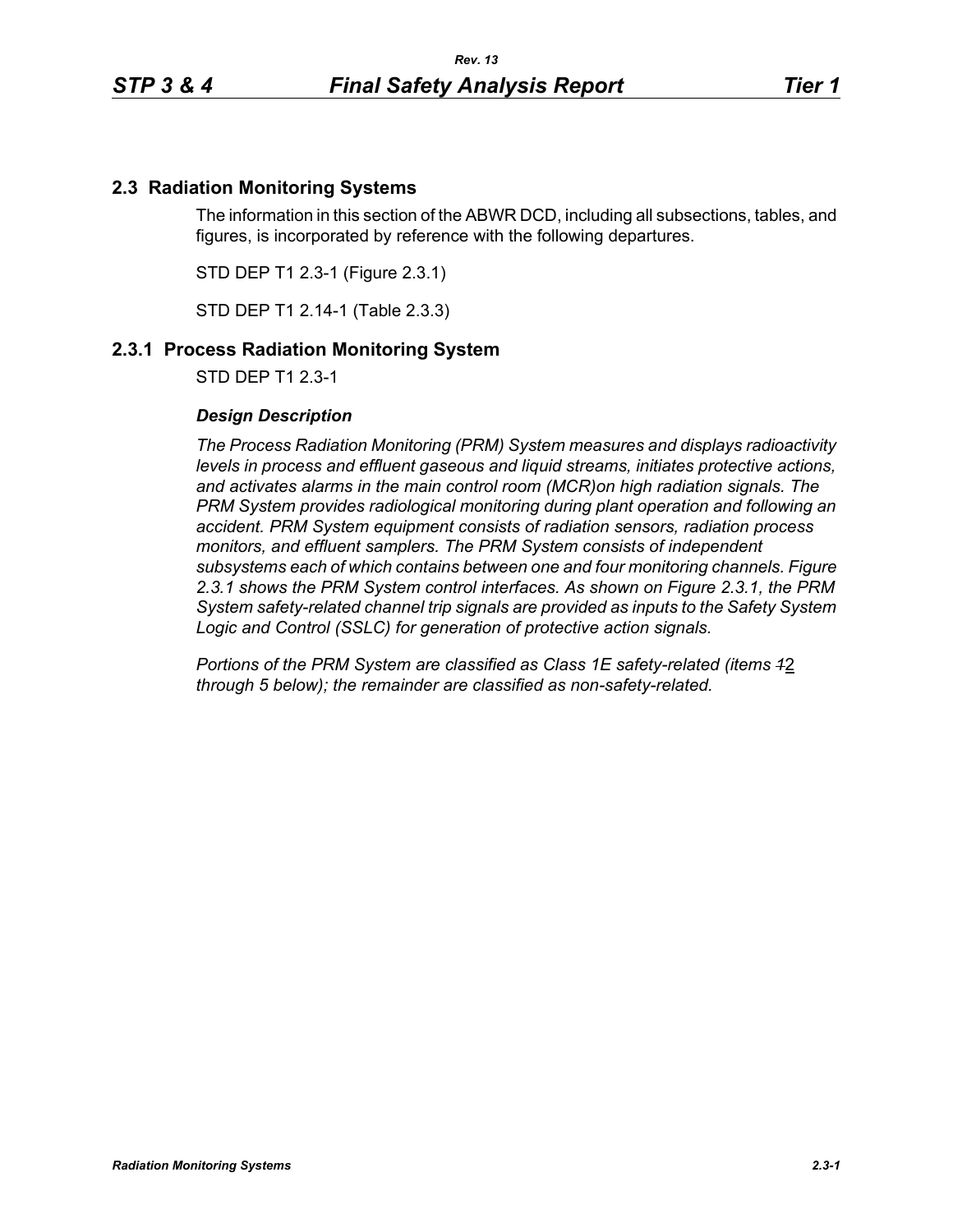

# Radiation Monitoring Systems *Radiation Monitoring Systems*

*2.3-2*

*Rev. 13*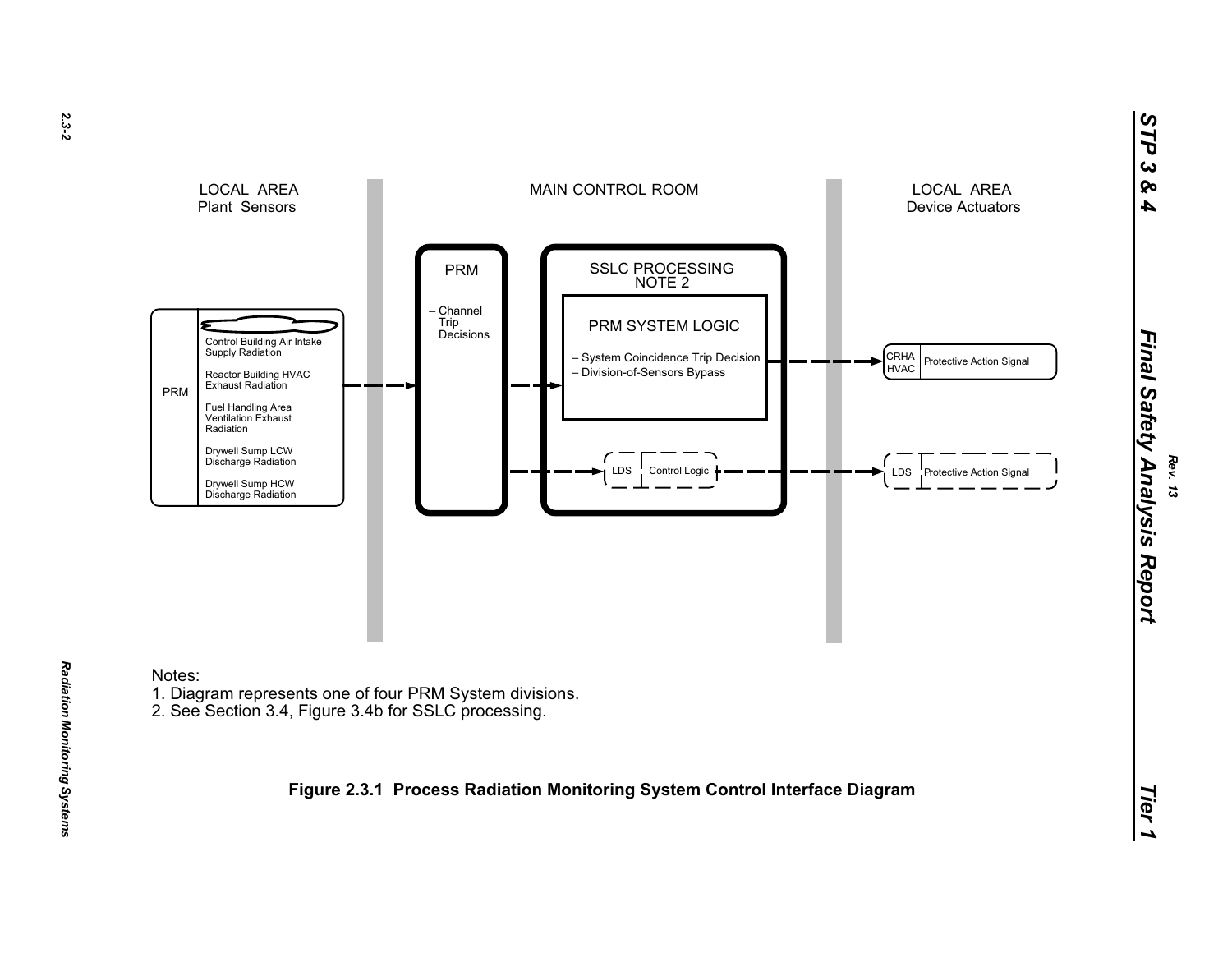# **2.3.3 Containment Atmospheric Monitoring System**

STD DEP T1 2.14-1

### *Design Description*

The CAMS is classified as a Class 1E safety-related system, except the oxygen/hydrogen monitoring equipment in CAMS is non-safety-related*.*

*Operation of each CAMS division* the oxygen/hydrogen monitoring equipment *can be*  activated manually or automatically during a post-accident condition by a signal *indicating a high drywell pressure or a low reactor water level.* 

*One radiation channel of each CAMS division monitors the radiation level in the drywell and the other channel monitors the radiation level in the suppression chamber.*

*The oxygen/hydrogen monitoring equipment of each CAMS division analyzes the hydrogen and oxygen gas concentration levels in the drywell or in the suppression chamber and provides separate gas concentration displays in the MCR.*

*Each CAMS division* of radiation channels *is powered from its respective divisional Class 1E power source. In the CAMS, independence is provided between the Class 1E divisions, and also between the Class 1E divisions and non-Class 1E equipment.*

*Both CAMS* equipment is *divisions are located in the Reactor Building, except for the radiation and the gas process monitors, which are located in the Control Building.*

*The CAMS has the following alarms, displays, and controls in the MCR:*

- *(1) Displays of radiation, hydrogen and oxygen levels.*
- *(2) Alarms for radiation levels, and for hydrogen and oxygen gas concentration levels.*
- *(3) Manual* or automatic *system level initiation of* oxygen/hydrogen monitoring equipment *for each CAMS division.*